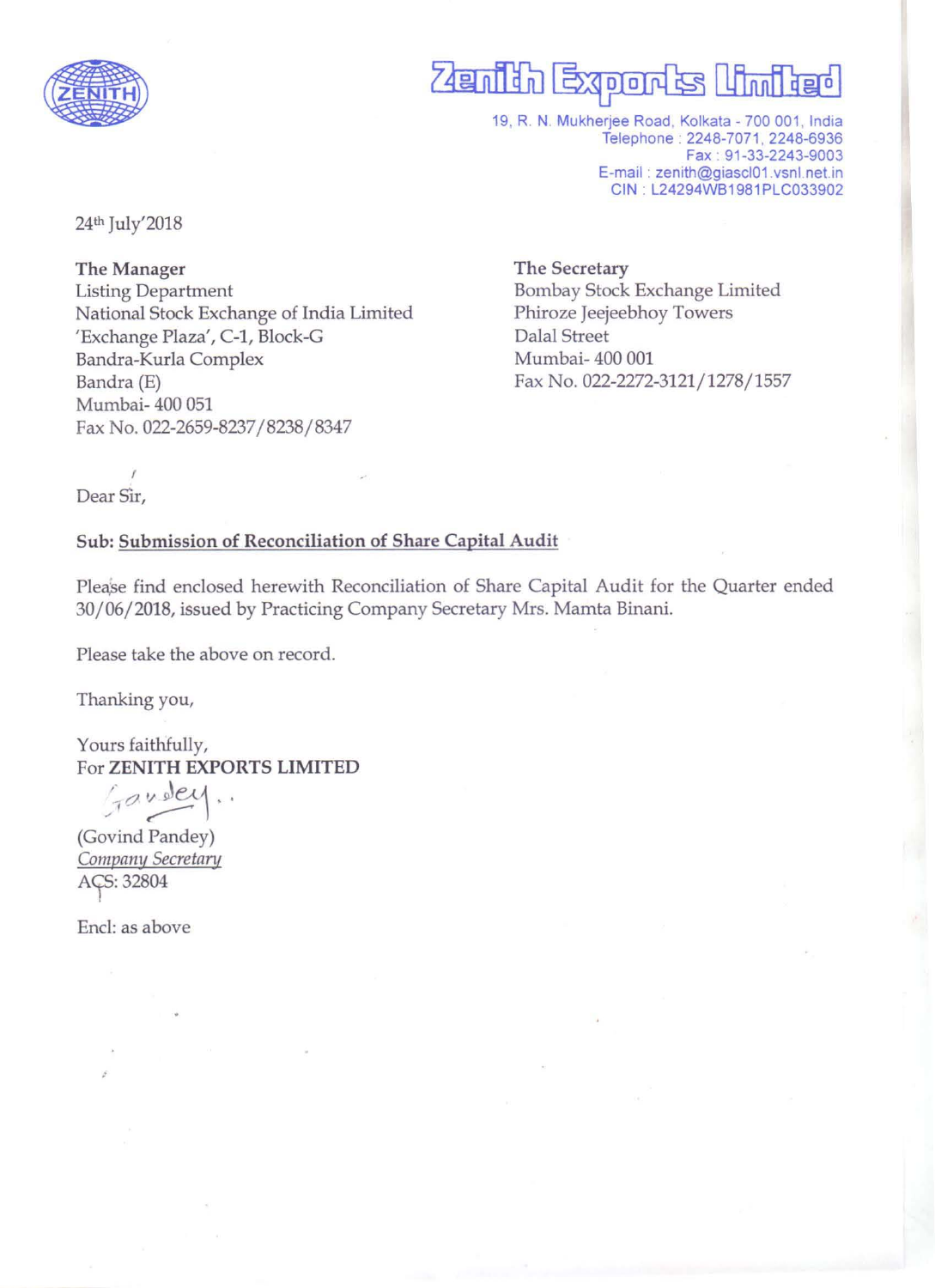

COMPANY SECRETARIES

The Secretary National Stock Exchange of India Limited Exchange Plaza Plot No.C/1, G Block Bandra Kurla Complex Bandra (East) Mumbai 400051

The Secretary Bombay Stock Exchange Limited Phiroze Jeejeebhoy Towers, 17<sup>th</sup> Floor Dalal Street Mumbai 400001

#### Sub: Reconciliation of Share Capital Audit for the quarter ended June, 2018

I have verified. and checked the books, papers and other documents of Zenith Exports Limited having its registered office at 19, R. N. Mukherjee Road, Kolkata 700001 in relation to the Reconciliation of Share Capital Audit and the report in the format prescribed, duly certified, is enclosed herewith for the quarter ended June, 2018 for your record.

Mamta Binani & Associates Practicing Company Secretaries

Manuta Bine Mamta Binani Sr. Partner C,P. No. 2598 FCS No. 4525



Place: Kolkata Date: 21.07.2018



Room No.6, 4th Floor, Commerce House, 2A, Ganesh Chandra Avenue, Kolkata - 700013 E: **mamtab@msmtsbinsni.com. mamtabinaniOgmaif.com. W; www.msmtabinani.com**   $P: 3322132045,40041650, M: 9831099551, Follow me on 10 m.$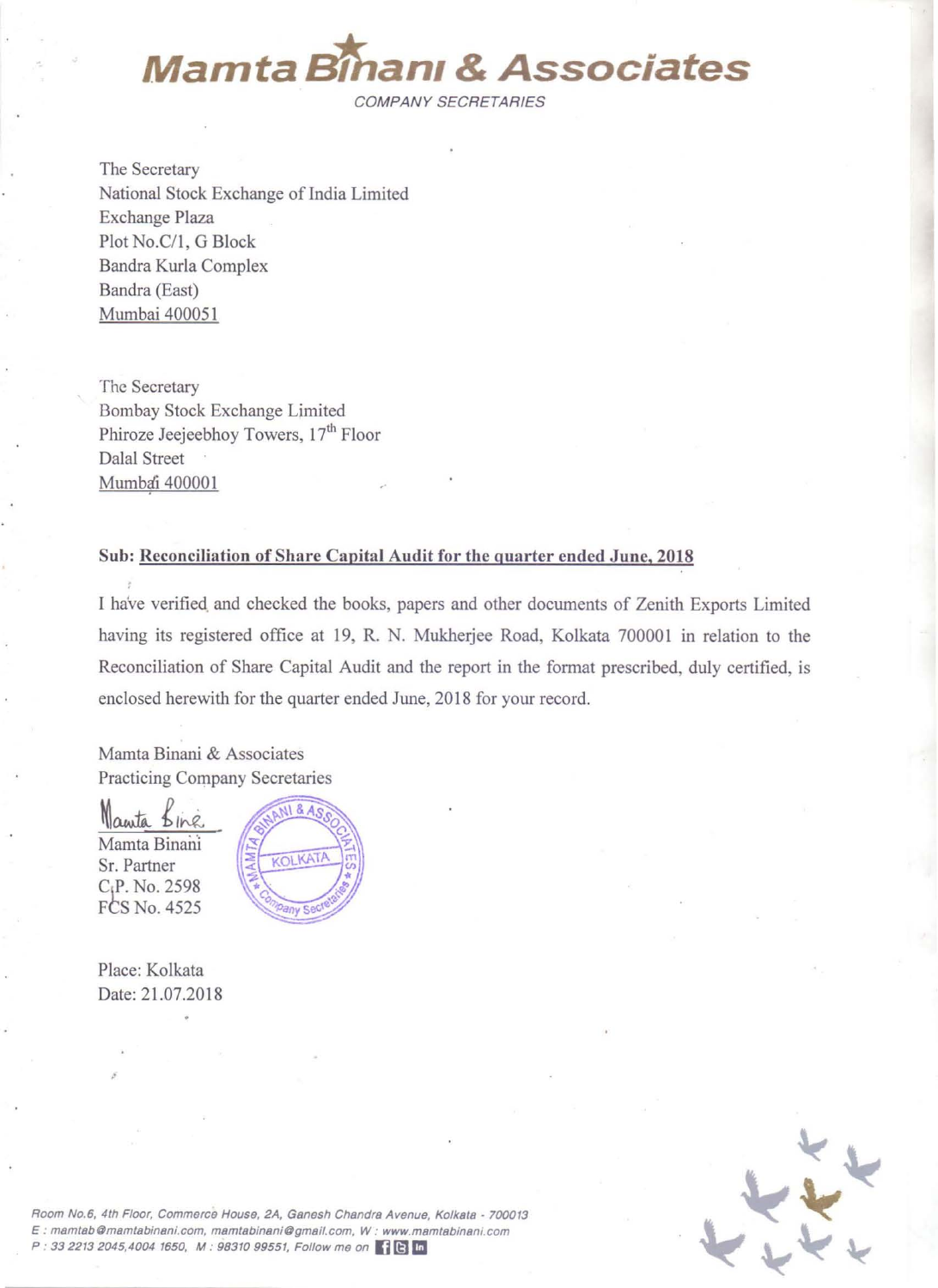# **Mamta Eilhanl & Associates**

COMPANY SECRETARIES

# RECONCILIATION OF SHARE CAPITAL AUDIT

I. For Quarter Ended

2. ISIN

3. Face Value

4. Name of the Company

5. Registered Office Address

6. Correspondence Address ,

7. Telephone and Fax Nos.

8. E-mail address

9. Names of the Stock Exchanges where the Company's securities are listed

10. Issued Capital

- 11. Listed Capital (Exchange wise) (as per Company records)
- 12. Held in dematerialized form in CDSL
- 13. Held in dematerialized form in NSDL
- 14. Physical

15. Total Number of Shares (12+13+14)

16: Reasons for difference, if any between  $(10 \& 11), (10 \& 15), (11 \& 15)$ 

: June, 2018

: INE 058BOlO18

: Rs.l 0.00 each

## : ZENITH EXPORTS LIMITED

: 19, R. N. Mukherjee Road, Kolkata 700001

: .19, R. N. Mukherjee Road, Kolkata 700001

: Tel no.: 033 2248 7071 : Fax no.: 033 2243 9003

: zenith@giasclOl.vsnl.net.in

:N.A.

: 1. National Stock Exchange of India Limited 2. Bombay Stock Exchange Limited

|           | Number of shares % of Total Issued Capital |  |  |
|-----------|--------------------------------------------|--|--|
| : 5396250 | 100%                                       |  |  |
| : 5396250 | 100%                                       |  |  |
|           |                                            |  |  |
| : 196738  | 3.65%                                      |  |  |
| : 5163785 | 95.69%                                     |  |  |
| : 35727   | 0.66%                                      |  |  |
| : 5396250 | 100%                                       |  |  |
|           | $\sim$                                     |  |  |



 $\mathbf{L}$ 

Room No.6, 4th Floor, Commerce House, 2A, Ganesh Chandra Avenue, Kolkata - 700013 E : **msmtsbOmamtsbinsni.com, msmtabinsni@gmsiI.com, W : www.mamtsbinsni.com**  P: 33 2213 2045,4004 1650, M: 98310 99551, Follow me on **FE**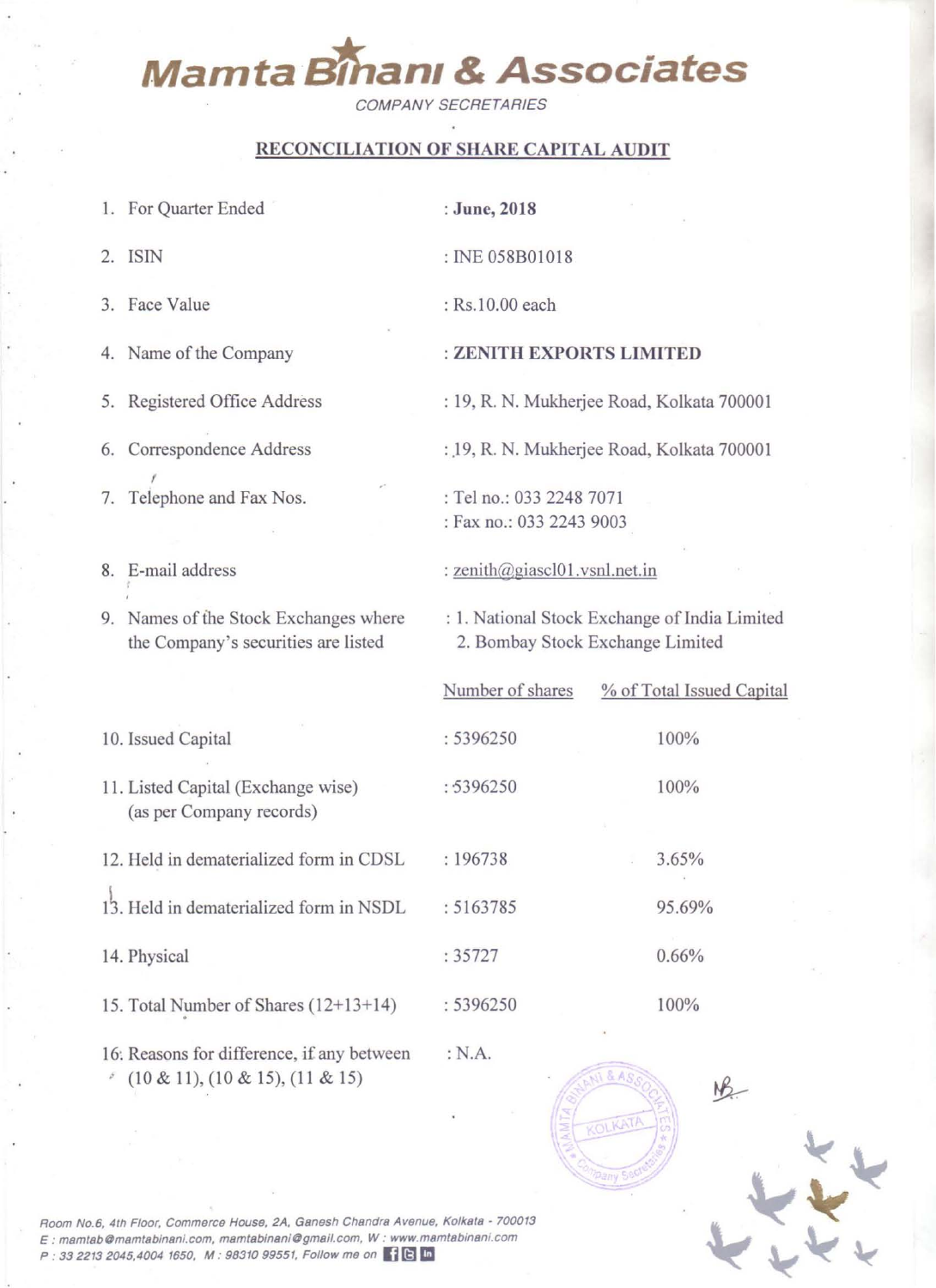17. Certifying the details in changes in share capital during the quarter under consideration as per Table below:

| Particulars* No. | $of$<br>share<br>$\underline{\underline{\mathbf{s}}}$ | Applied/<br><b>Not</b><br><b>Applied</b><br>for<br>Listing | <b>Listed on</b><br><b>Stock</b><br><b>Exchang</b><br><u>es</u><br>(specify)<br>names) | Whethe<br>intimate<br>$d$ to<br><b>CDSL</b> | Whethe<br>intimate<br>$\frac{d}{d}$ to<br><b>NSDL</b> | In Prin.<br>app.<br>pending<br>for listing<br>(specify names of<br>SE) |
|------------------|-------------------------------------------------------|------------------------------------------------------------|----------------------------------------------------------------------------------------|---------------------------------------------|-------------------------------------------------------|------------------------------------------------------------------------|
| N.A              | N.A                                                   | N.A                                                        | N.A                                                                                    | N.A                                         | N.A                                                   | N.A                                                                    |

\* Rights, Bonus, Preferential Issue, ESOPs, Amalgamation, Conversion, Buyback, Capital Reduction, Forfeiture, Any other (to specify)

- 18. Register of Members is updated (Yes/No) : Yes If not, updated up to which date
- 19. Reference to previous quarter with regards : N.A. to excess dematerialized shares, if any
- 20. Has the Company resolved the matter : N.A. ,mentioned in point 19 above in the current , quarter
- 21. Mention the total no. of request, if any, Confirmed after 21 days and the total no. of requests beyond 21 days with the reasons for delay:

Total No. of demat requests Confirmed after 21 days Pending for more than 21 days

42. Name, Telephone & Fax No. of the Compliance Officer of the Company

No. of requests No. of shares Reasons for delay

 $---$ 

: CS Govind Pandey, Compliance Officer Tel no.: 033 2248 7071 Fax no.: 033 2243 9003



:N.A.